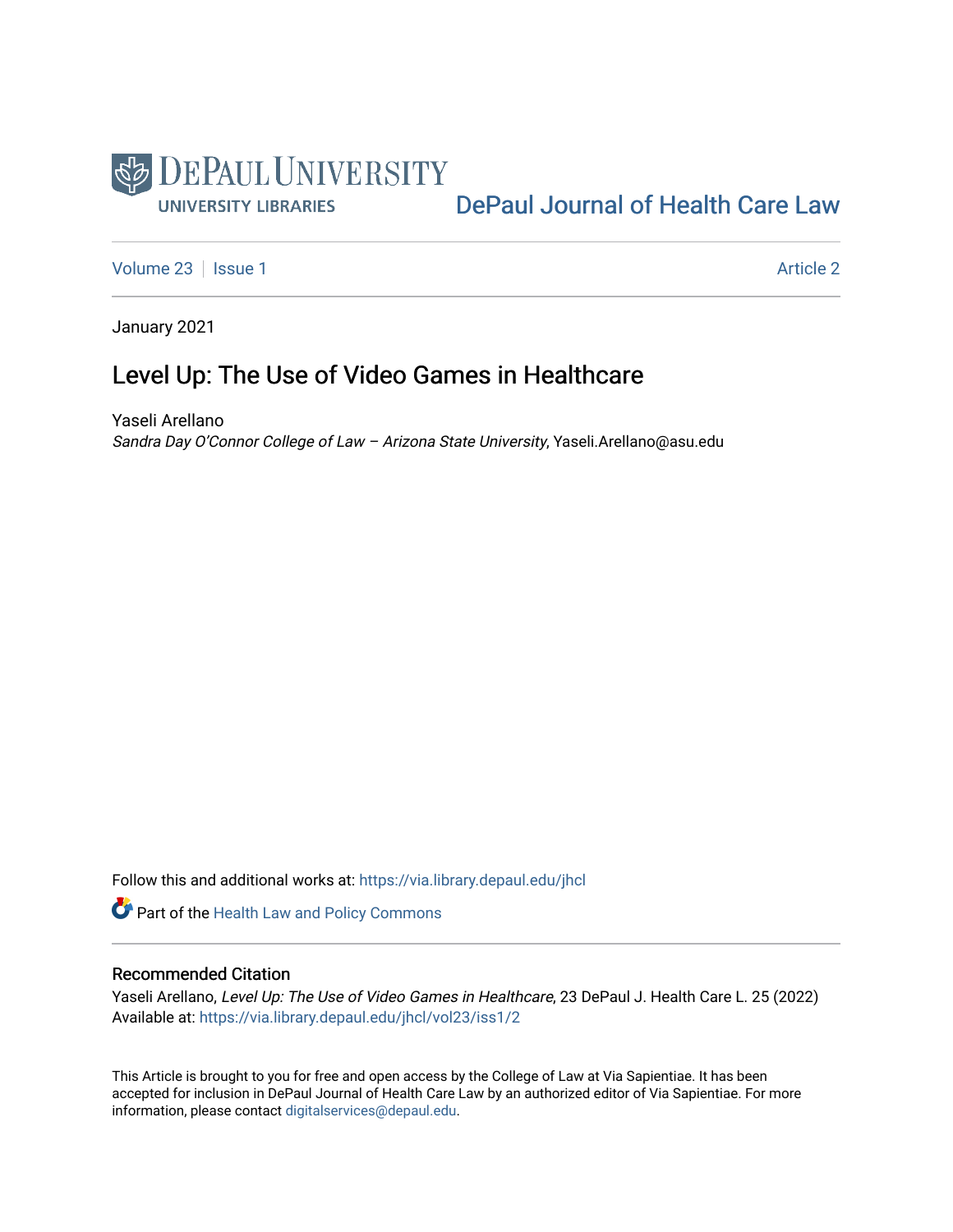## **I. Introduction**

Have you ever played video games? If the answer to that question is yes, you have contributed to the United States' multibillion-dollar gaming industry. The video game industry has expanded exponentially over the past few years and continues to grow.<sup>1</sup> Up until recently, this industry has been a cause of concern for many American households, especially those with young children.<sup>2</sup> However, in recent years, video games have been shown to improve patient health outcomes and transform how the healthcare field functions.<sup>3</sup> These new technologies are turning the healthcare field on its head in the best way possible.

This paper concludes that the positive effects associated with playing video games outweigh the negative impact that concerns most people. Part II of this paper will discuss the history of video games and how they have evolved to get to their current point. Part III discusses various purposes video games are serving in the healthcare field. Part IV discusses the adverse effects associated with gaming. Part V discusses gaming's positive impacts, including medical training, anxiety management, physical therapy, pain management, and more. Lastly, Part VI will conclude that although gaming sometimes has a bad reputation across the American population, using these technologies can be significantly advantageous.

<sup>&</sup>lt;sup>1</sup> Andrew Beattie, *How the Video Game Industry Is Changing*, INVESTOPEDIA,

https://www.investopedia.com/articles/investing/05311/how-video-game-industry-changing.asp (last updated Oct. 31, 2021).

<sup>&</sup>lt;sup>2</sup> AM. ACAD. OF CHILD & ADOLESCENT PSYCHIATRY, *Children and Video Games: Playing with Violence*, FACTS FOR FAMILIES (March 2011),

https://www.aacap.org/App\_Themes/AACAP/docs/facts\_for\_families/91\_children\_and\_video\_games\_playing\_with \_violence.pdf.

<sup>3</sup> Brian A. Primack et al., *Role of video games in improving health-related outcomes: a systematic revie*w, AM. J. PREV. MED., June 2012, at 1, 2, 9.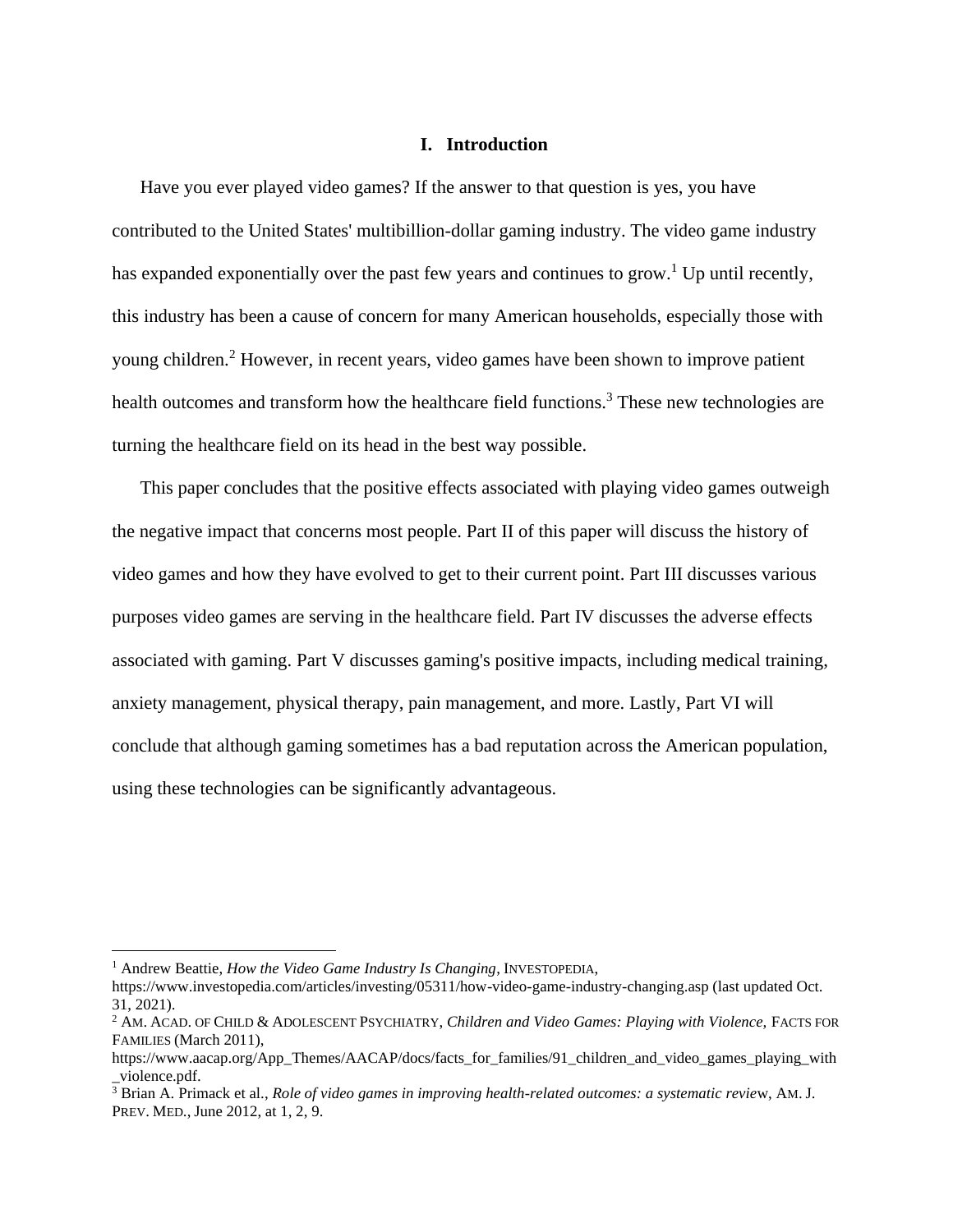### **II. Video Game History**

The video game industry was estimated to be worth \$159.3 billion in 2020 and is forecasted to increase to \$200 billion by 2023.<sup>4</sup> Statistically, as described in *Video Game Industry Statistics, Trends and Data 2021*, "there are more than 2.7 billion gamers worldwide, with the United States covering only 19 percent of the global gaming market share."<sup>5</sup> The Asian-Pacific market is the current leader with roughly 48 percent.<sup>6</sup> Furthermore, "studies estimate that 214 million Americans play video games; 79 percent say games provide relaxation and stress relief."<sup>7</sup> Currently, 45 percent of video gamers are females, and 55 percent are males.<sup>8</sup> In sum, 64 percent of adults in the United States and 70 percent of those under 18 play video games.<sup>9</sup> These numbers are not surprising, considering video games have been around for decades and range from being played on arcade systems, home consoles, handheld consoles, and now even mobile phones. However, today, video games are more than a way to pass the time or unwind after a long workday.

Physicist William Higinbotham invented the first video game, *Tennis for Two,* which served as the inspiration for the popular game, *Pong*. <sup>10</sup> In the beginning, the first games did not have fancy graphics, and were rather simple.<sup>11</sup> The first home gaming console to be released in North

<sup>4</sup> *Video Game Industry Statistics*, *Trends and Data In 2021,* WEPC, https://www.wepc.com/news/video-gamestatistics/#:~:text=The%20Video%20Gaming%20Industry%20is,increase%20of%209.3%25%20from%202019 (last updated Nov. 17, 2021).

<sup>5</sup> *Id.* 

<sup>6</sup> *Id.*

<sup>7</sup> ENTM'T SOFTWARE ASS'N, 2020 ESSENTIAL FACTS ABOUT THE VIDEO GAME INDUSTRY, 3 (July 15, 2020), https://www.theesa.com/wp-content/uploads/2021/03/Final-Edited-2020-ESA\_Essential\_facts.pdf.

<sup>8</sup> *Distribution of video gamers in the United States from 2006 to 2021, by gender*, STATISTA,

https://www.statista.com/statistics/232383/gender-split-of-us-computer-and-video-gamers/ (last visited Nov. 21, 2021).

<sup>9</sup> ENTM'T SOFTWARE ASS'N, *supra* note 7, at 5.

<sup>10</sup> *This Month in Physics History,* APS NEWS, Oct. 2008, at 1, 2.

<sup>11</sup> *See id.*; *see* Ben Lewin, *The First Gaming Console,* COMPUTER MUSEUM OF AM. (June 22, 2020),

https://www.computermuseumofamerica.org/2020/06/22/the-first-gaming-

console/#:~:text=The%20Odyssey%20was%20manufactured%20by,gameplay%20that%20the%20Odyssey%20offe red.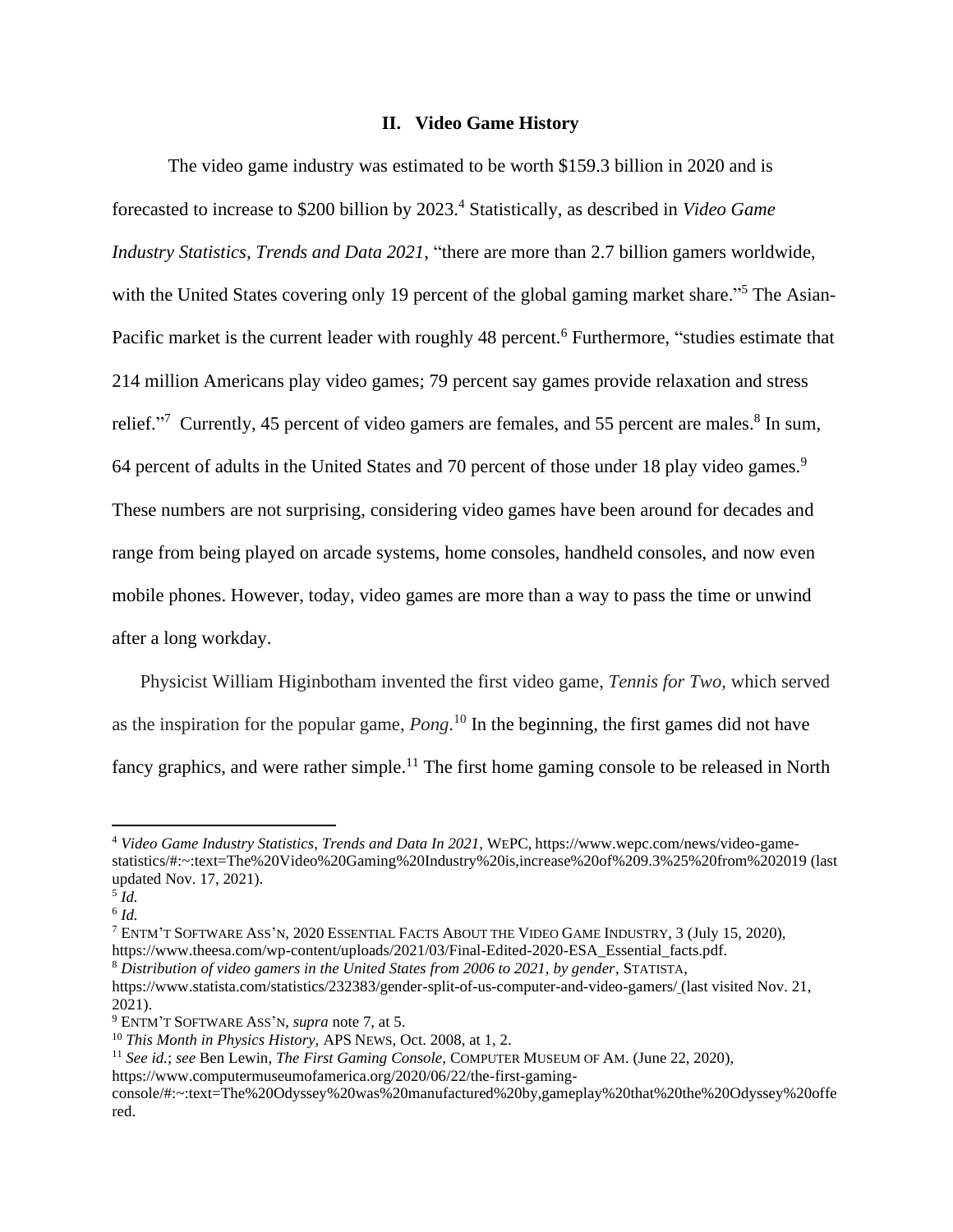America was The Odyssey in 1972.<sup>12</sup> Following its release, it had great commercial success but eventually fizzled out.<sup>13</sup> In 1977, Atari released the Atari 2600, commencing the second generation of video game consoles.<sup>14</sup> Atari's home console featured joysticks and interchangeable game cartridges. <sup>15</sup> The years following Atari's release had notable milestones in video games, including the introduction of *Pac-Man* in the United States, Nintendo's creation of *Donkey Kong*, and the release of the *Space Invaders* arcade game. 16

In 1982, the United States' gaming industry crashed and did not recover until 1985.<sup>17</sup> Nonetheless, in the early 1980s, the industry was thriving because the cost of home consoles was low, and the demand for new games was high.<sup>18</sup> However, because video games were a niche market, it was a fraction of the size it is today.<sup>19</sup> The first significant problem that contributed to the crash was the oversaturation of the video game console market.<sup>20</sup> Companies were also rushing to produce video games given the high demand, which led to console makers losing design control of the games being developed for their platforms.<sup>21</sup> Lastly, as described in *What was the Great Video Game Crash of 1983*, "the final contributing factor to the crash was the competition from personal computers." <sup>22</sup> Many consumers chose to purchase a home computer instead of a gaming console because computers had gaming abilities in addition to other

<sup>12</sup> Ben Lewin, *The First Gaming Console,* COMPUTER MUSEUM OF AM. (June 22, 2020), https://www.computermuseumofamerica.org/2020/06/22/the-first-gaming-

console/#:~:text=The%20Odyssey%20was%20manufactured%20by,gameplay%20that%20the%20Odyssey%20offe red.

<sup>13</sup> *Video Game History*, HISTORY, https://www.history.com/topics/inventions/history-of-video-games (last updated June 10, 2019).

<sup>14</sup> *Id.*

<sup>15</sup> *Id.*

<sup>16</sup> *Id.* 

<sup>17</sup> Joey the PM, *What was the Great Video Game Crash of 1983?*, BUGSPLAT BLOG,

https://www.bugsplat.com/blog/video-games/great-video-game-crash-1983/ (last updated Aug. 28, 2020). <sup>18</sup> *Id.*

<sup>19</sup> *Id.*

<sup>20</sup> *Id.*

<sup>21</sup> *Id.*

 $^{22}$  *Id.*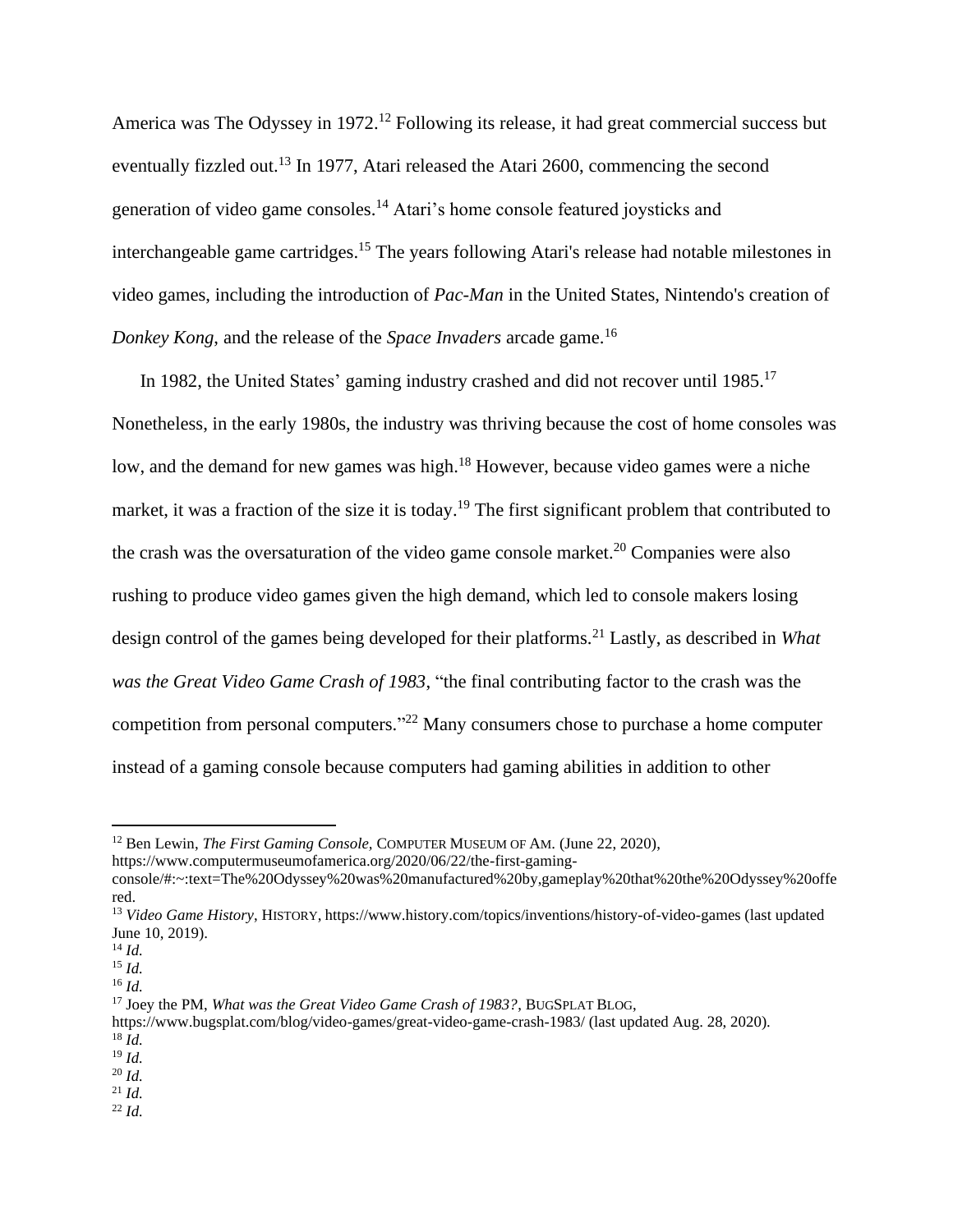functions that consoles did not have.<sup>23</sup> Luckily, the video game industry recovered a few years after the crash, this recovery was primarily due to the introduction of the Nintendo Entertainment System (NES) from Japan.<sup>24</sup> Three months after the introduction of the NES, stores had sold approximately 90,000 systems, and by the end of 1986, stores had sold 1.1 million systems.<sup>25</sup> Those numbers increased over the next few years because of the introduction of *Super Mario Bros*, which revolutionized the video game industry.<sup>26</sup> By the end of the 1980s, the NES became the premiere gaming device in the United States, with 30 percent of American households owning one.<sup>27</sup>

Historically, people thought of video games as entertainment; however, "serious games" have become increasingly popular in recent years.<sup>28</sup> Serious games are video games designed for training and education.<sup>29</sup> These games have proven that people can learn while they play.<sup>30</sup> Typically, the primary objective of serious games is learning or practicing a skill.<sup>31</sup> Their use has grown in the fields of education, science, health, and aeronautics.<sup>32</sup> The use of serious games has had a positive effect on these industries and continues to grow.<sup>33</sup>

Creating a serious game is no easy task. These games vary in format and objective; however, the same essential elements are required to ensure efficiency and effectiveness.<sup>34</sup> These elements

<sup>23</sup> *Id.*

<sup>24</sup> *Video Game History*, *supra* note 13.

<sup>25</sup> Corey Irwin, *35 Years Ago: Nintendo Bring the NES to America*, ULTIMATE CLASSIC ROCK (Oct. 18, 2020), https://ultimateclassicrock.com/nintendo-nes-history/.

<sup>26</sup> Sam Stone, *How Super Mario Saved the American Video Game Industry*, CBR.COM (Sept. 4, 2020),

https://www.cbr.com/super-mario-saved-american-video-game-industry/.

<sup>27</sup> Irwin, *supra* note 25.

<sup>28</sup> Pamela M. Kato, *Video Games in Health Care: Closing the Gap*, 14 REV. GEN. PSYCHOL. 113, 113 (2010). <sup>29</sup> Eight examples that explain all you need to know about serious games and game-based learning, GAMELEARN, https://www.game-learn.com/all-you-need-to-know-serious-games-game-based-learning-examples/ (last visited Mar. 31, 2021).

<sup>30</sup> *Id.*

<sup>31</sup> *Id.*

<sup>32</sup> *Id.*

<sup>33</sup> *Id.*

<sup>34</sup> *Id.*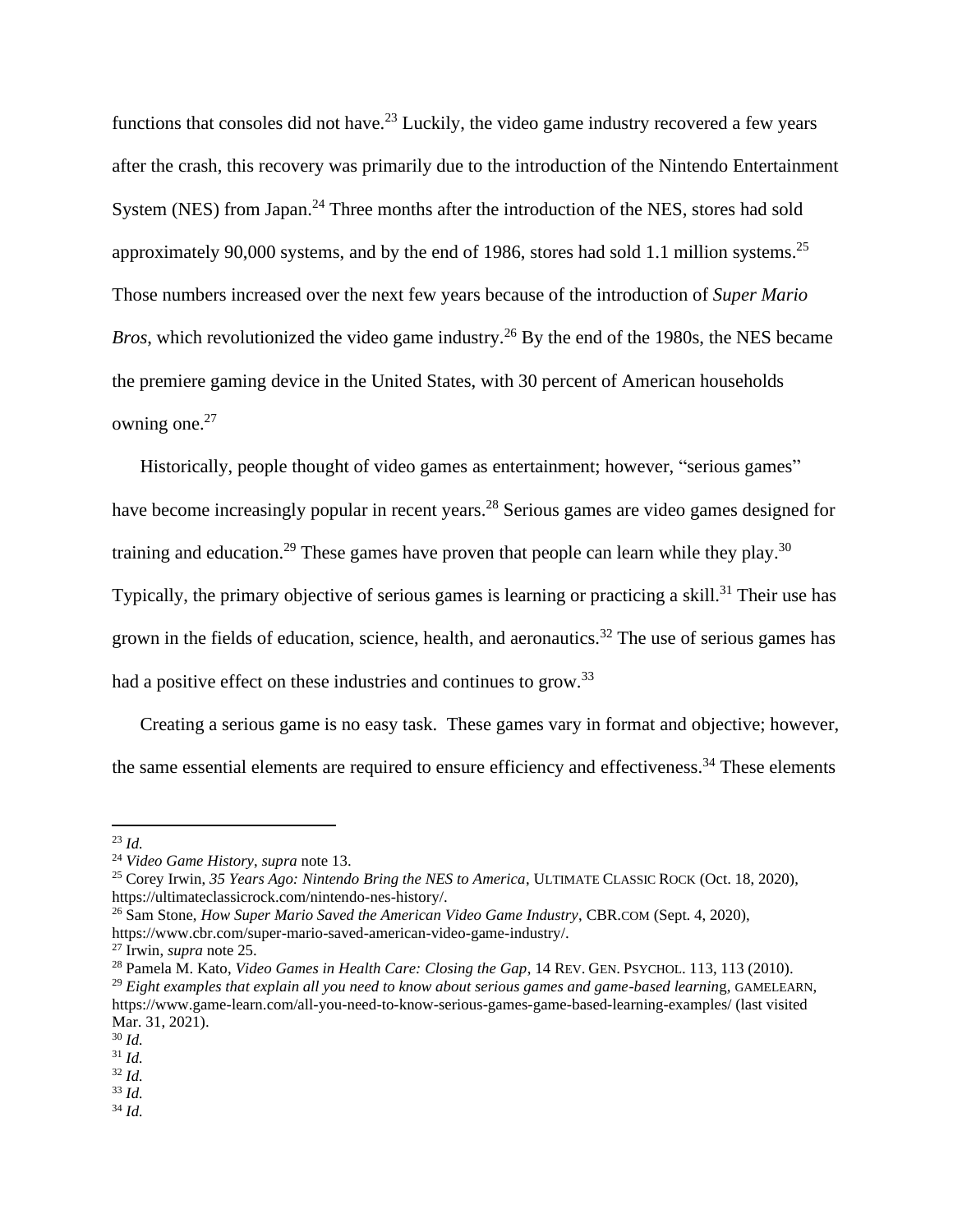include a story, gamification, immediate and individualized feedback, simulation, and a goal.<sup>35</sup> The purpose of a story is to motivate and keep players interested in the game.<sup>36</sup> Secondly, gamification refers to the gaming dynamics, such as the rankings, rewards, or point systems.<sup>37</sup> Gamification tends to motivate players and encourage their continued use of the game.<sup>38</sup> Thirdly, players receive personalized feedback on their performance; this can be as simple as a reward or a punishment.<sup>39</sup> However, some sophisticated games tell the player where they went wrong and what to do to fix the problem.<sup>40</sup> Simulation is also an essential element because, in most cases, games reproduce or imitate real-life situations.<sup>41</sup> Simulations allow players to develop and practice new skills.<sup>42</sup> Lastly, serious games need to have a purpose that is not recreational.<sup>43</sup>

## **III. Video Games in Healthcare**

There has been much research on the harmful effects of video games, effects such as obesity, depression, vision problems, and desensitization.<sup>44</sup> However, recent research suggests that video games may increase physical activity and enhance cognitive skills. <sup>45</sup> Video games can increase activity and cognitive skills by targeting individuals with a sedentary lifestyle.<sup>46</sup> People who play physically active video games tend to engage in physical activity more than those using

- <sup>36</sup> *Id.*
- $37$  *Id.*
- <sup>38</sup> *Id*. <sup>39</sup> *Id.*
- <sup>40</sup> *Id.*
- <sup>41</sup> *Id.*

<sup>44</sup> Peter Grinspoon, *The Health Effects of Too Much Gaming*, HARV. HEALTH BLOG (Dec. 22, 2020),

https://www.health.harvard.edu/blog/the-health-effects-of-too-much-gaming-2020122221645.

<sup>45</sup> *See* Allie Nicodemo, *Video Games Can Improve Your Health. You Just Need to Play the Right Ones*., NEWS@NORTHEASTERN (July 24, 2018), https://news.northeastern.edu/2018/07/24/how-playing-the-right-video-

games-can-lead-to-better-health/.

<sup>35</sup> *Id.*

<sup>42</sup> *Id.*

 $43$  *Id.* 

<sup>46</sup> *See id.*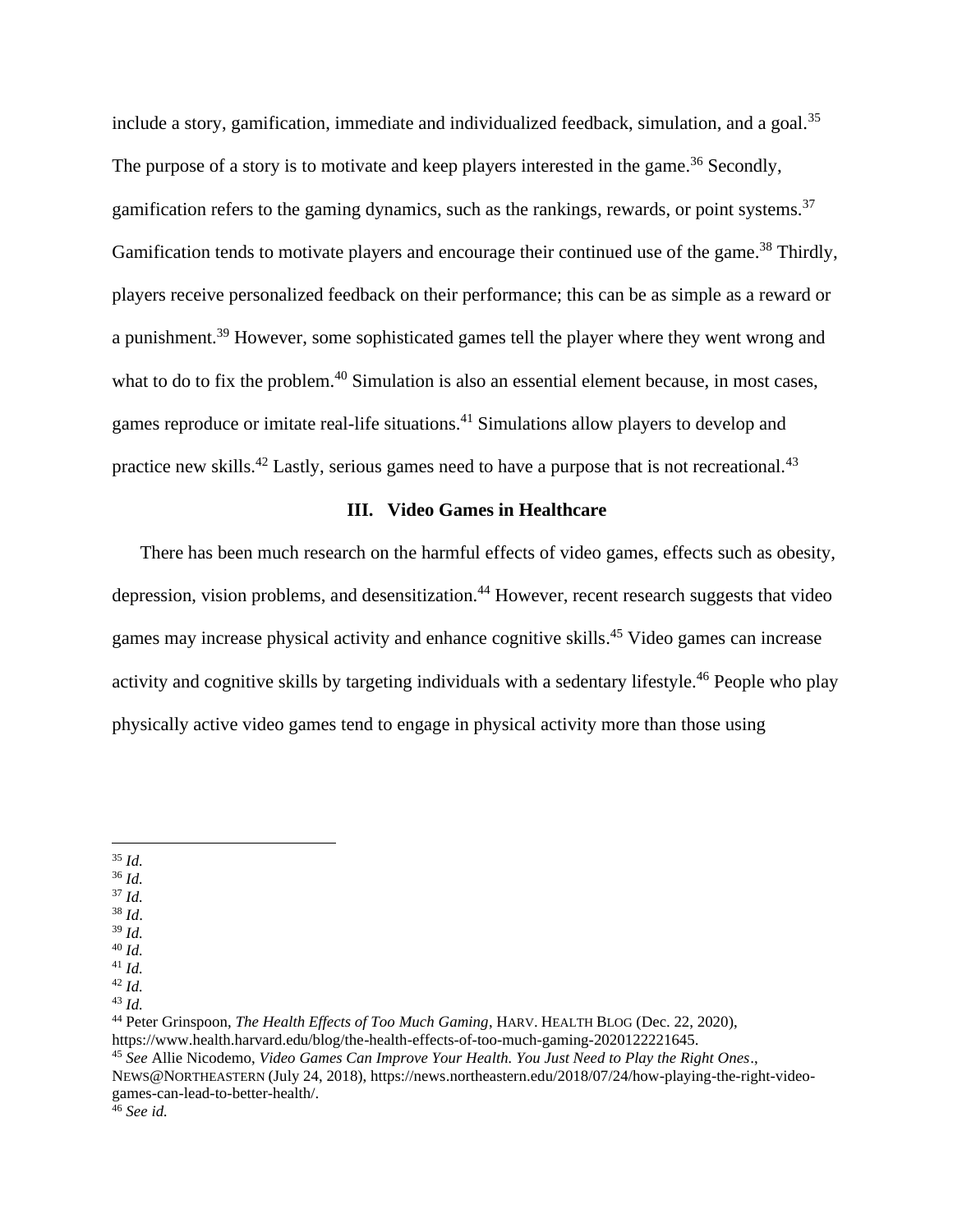traditional workout equipment.<sup>47</sup> This is because they get more enjoyment and feel more engaged in the activity.<sup>48</sup> Due to the success video games have had in the healthcare field, many institutes across the United States use gaming technology to help provide enhanced patient care.<sup>49</sup> These institutes include hospitals, doctors' offices, and medical schools.<sup>50</sup> In prior years, video games were used merely as a distraction for pain and to keep patients busy.<sup>51</sup> However, as technology has advanced, these games have developed to work muscles, increase movement, regulate breathing, and much more.<sup>52</sup> Some examples of video games that increase activity include *BoxVR*, *Zumba*, *Just Dance*, and *Ring Fit*. <sup>53</sup> Video games may very well be the future of the healthcare industry.

Nowadays, video games come in all shapes and sizes, including virtual reality (VR). VR is a computer-generated simulation of a three-dimensional image that one can interact with in a seemingly real or physical way using special electronic equipment.<sup>54</sup> There are many emerging hardware and software options in the VR space; however, HTC Vive Pro Eye, Oculus Quest, and PlayStation VR lead the way.<sup>55</sup> These companies began emerging around 2016 and have had tremendous success.<sup>56</sup>

<sup>&</sup>lt;sup>47</sup> Study supports value of video games in promoting physical activity, LIFESPAN (Mar. 7, 2019), https://www.lifespan.org/news/study-supports-value-video-games-promoting-physical-activity.  $48\bar{I}$ 

<sup>49</sup> Tim Lougheed, *Video games bring new aspects to medical education and training*, CMAJ, Sept. 16, 2019, at E1034, E1035.

<sup>50</sup> *Id.*

<sup>51</sup> Meeri Kim, *Virtual reality is being used by hospitals to help people cope with pain*, THE WASH. POST (June 9, 2018), https://www.washingtonpost.com/national/health-science/virtual-reality-is-being-used-by-hospitals-to-helppeople-cope-with-pain/2018/06/08/07e8b39e-6424-11e8-a768-ed043e33f1dc\_story.html.

<sup>52</sup> *Are Video Games Changing The Way We Deliver Healthcare*?, HEALTHCARE GLOBAL (May 17, 2020), https://www.healthcareglobal.com/technology-and-ai-3/are-video-games-changing-way-we-deliver-healthcare. 53 *See* Vic Hood, *Best Fitness games 2021: top exercise games to make you break a sweat*, TECHRADAR (May 23,

<sup>2021),</sup> https://www.techradar.com/news/best-fitness-games.

<sup>54</sup> *Virtual Reality*, LEXICO, https://www.lexico.com/en/definition/virtual\_reality (last visited Mar. 26, 2021).

<sup>55</sup> Joe Bardi, *What is Virtual Reality (Definition and Examples)*, MARXENT, https://www.marxentlabs.com/what-isvirtual-reality/ (last updated Sept. 21, 2020).

<sup>56</sup> *See id.*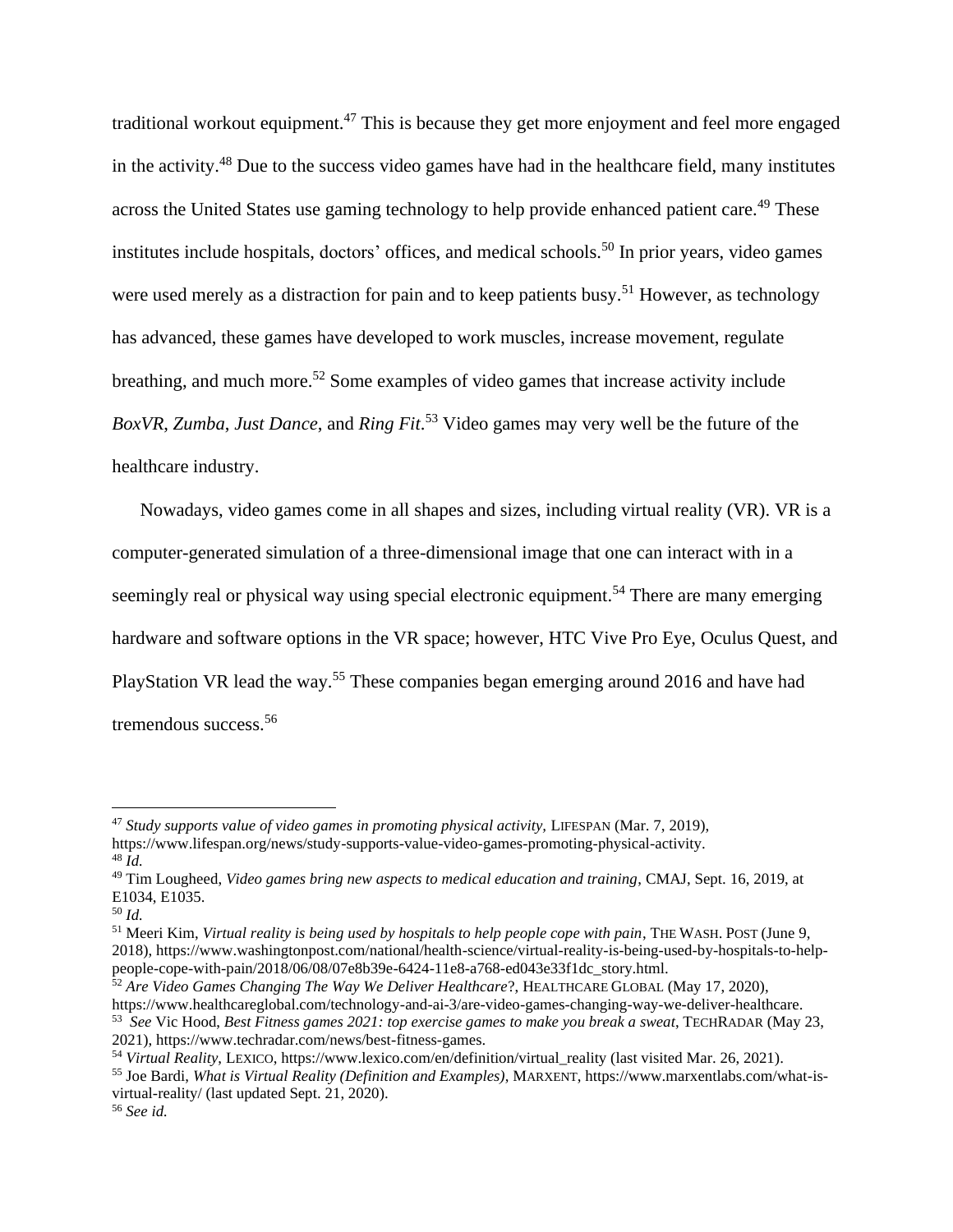In the 1980s, people began using video games for therapeutic purposes.<sup>57</sup> At the time, most of the players were children, since videogame manufacturers targeted this market.<sup>58</sup> However, the market has boomed since the 1980s and continues to grow.<sup>59</sup> Currently, the healthcare field uses video games primarily to help medical students master various skills.<sup>60</sup> While this may be the primary use, it certainly is not the only use. Medical professionals can now use games to improve cognitive ability, increase mobility (with the help of VR), and treat pediatric attentiondeficit/hyperactivity disorder (ADHD).<sup>61</sup>

#### **IV. Negative Effects**

Playing video games can also come with consequences. It is best to play games in

moderation and be mindful of the risks associated with gaming.<sup>62</sup> The most commonly discussed

adverse effects include obesity, social disconnection, and enabling violent tendencies.<sup>63</sup>

However, most of these concerns stemmed from the use of traditional video games.<sup>64</sup> While

<sup>61</sup> N. A. Hashim et al., *Video Game–Based Rehabilitation Approach for Individuals Who Have Undergone Upper* 

<sup>57</sup> Mark Griffiths, *The educational benefits of videogames*, 20 EDUC. AND HEALTH J., no.3, 2002 at 47, 48.

<sup>58</sup> Kato, *supra* note 28, at 114.

<sup>59</sup> Laura Stockdale & Sarah M Coyne, *Parenting paused: Pathological video game use and parenting outcomes*, 11 ADDICTIVE BEHAV. REP. 1, 1 (2020).

<sup>60</sup> *Video games are changing medical education*, AMA, (Jan. 28, 2016), https://www.ama-

assn.org/education/accelerating-change-medical-education/video-games-are-changing-medical-education.

*Limb Amputation: Case-Control Study*, 9 JMIR SERIOUS GAMES 1, 2 (2021); Tom Huddleston Jr., *See the first-ever video game approved by the FDA as a mental health treatment*, CNBC (June 17, 2020),

https://www.cnbc.com/2020/06/17/video-endeavorrx-is-first-video-game-approved-by-fda-to-treat-adhd.html; *Can playing video games help cancer patients?*, CANCER TREATMENT CTRS. OF AM. (Feb. 14, 2017),

https://www.cancercenter.com/community/blog/2017/02/can-playing-video-games-help-cancer-patients. <sup>62</sup> Kevin Joy, *Video Games OK in Moderation, If You Know When to Hit 'Pause'*, MICHIGAN HEALTH (Sept. 23, 2016), https://healthblog.uofmhealth.org/childrens-health/video-games-ok-moderation-if-you-know-when-to-hitpause.

<sup>63</sup> Catharine Paddock, *Video Game Addiction Tied To Depression, Social Problems And Poorer Grades In School,* MEDICALNEWSTODAY (Jan. 17, 2011), https://www.medicalnewstoday.com/articles/213929#1.

<sup>64</sup> *See* Christopher J. Baker, *Video Games: Their Effect on Society and How We Must*

*Modernize Our Pedagogy for Students of the Digital Age* (Dec. 2014) (unpublished B.A. thesis, Virginia Commonwealth University) (on file with the Graduate School at VCU Scholars Compass, Virginia Commonwealth University).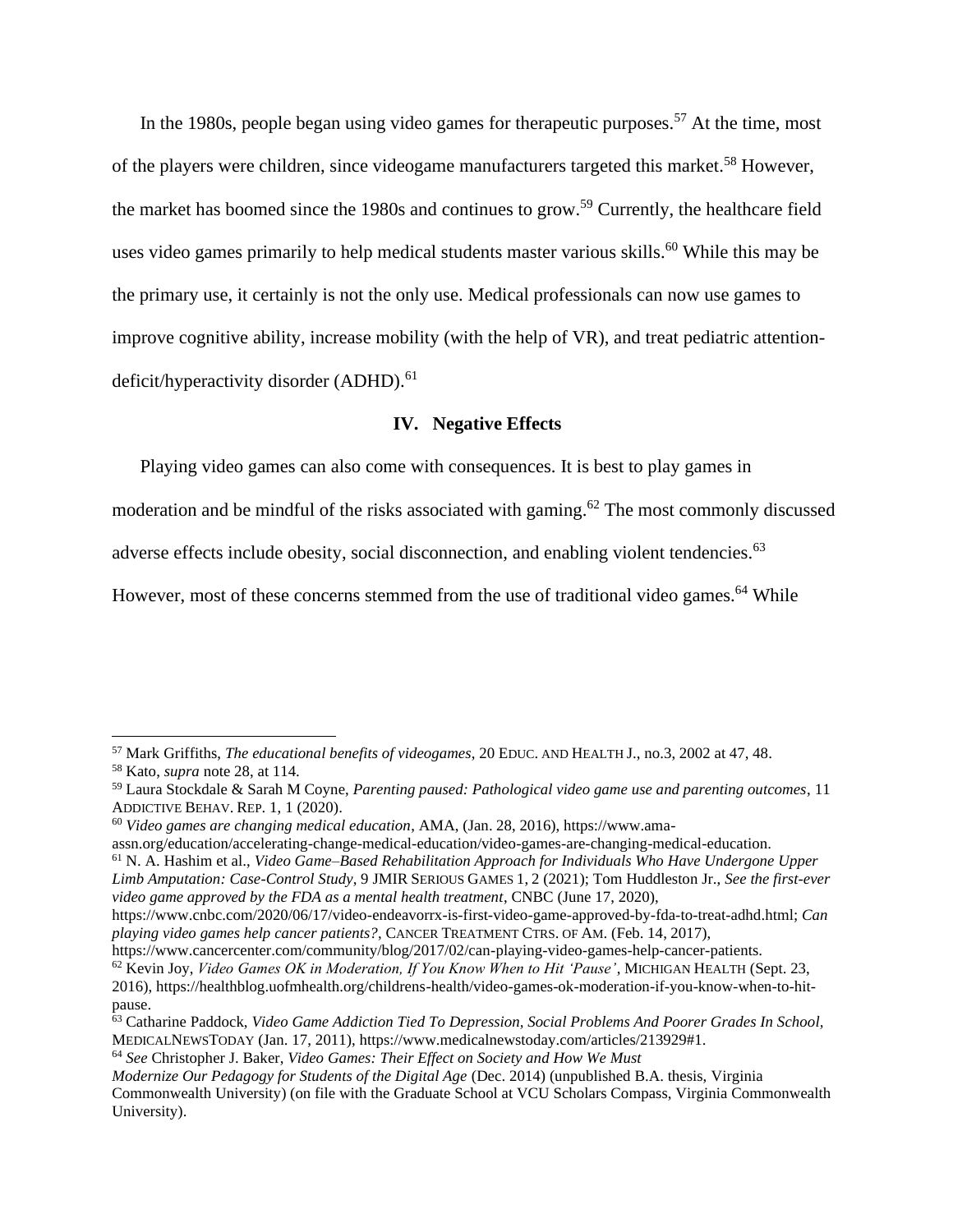playing video games may have some benefits, our psychological health may suffer if we spend too much time gaming, specifically because of the potential social disconnection.<sup>65</sup>

The greatest concern arises from parents with young children. They believe their children are becoming "addicted" if they spend most of their free time playing video games.<sup>66</sup> As such, the issues associated with extensive video game playing are the leading causes of concern. These issues include craving, loss of control, low self-esteem, and anxiety.<sup>67</sup> While playing video games is not necessarily problematic, children still need to interact with other children in real life to develop social skills, regulate their emotions, and form a sense of identity.<sup>68</sup> Additionally, children need to expend their energy, and parents should encourage children to play outdoors if they allow their children to play video games.<sup>69</sup> Children are only children once and should be exposed to a wide array of activities.

Research has shown that exposure to violence increases aggressive behavior in children.<sup>70</sup> However, aggressive behavior can be anything from physical to nonphysical acts intended to injure or irritate, meaning the definition of aggressive behavior typically varies on each survey.<sup>71</sup> Additionally, these studies usually look at television and movies instead of video games, making it difficult to definitively state that video games cause aggressive behavior.<sup>72</sup> However, as stated in the October 2009 *Harvard Health Letter*, research has shown that aggressive thoughts and

https://www.healthygamer.gg/blog/how-does-video-game-addiction-affect-families (last visited Nov. 21, 2021). <sup>67</sup> Juliane M. von der Heiden et al., *The Association Between Video Gaming and Psychological Functionin*g, FRONTIERS IN PSYCHOL., July 26, 2019, at 1, 2.

https://helpmegrowmn.org/HMG/HelpfulRes/Articles/WhatSocialDev/index.html.

<sup>65</sup> Paddock, *supra* note 64.

<sup>66</sup> Kabir Lal, *How Does Game Addiction Affect Families?,* HEALTHY GAMER,

<sup>68</sup> *What is Social and Emotional Development,* HELP ME GROW MN,

<sup>69</sup> *See* Claire McCarthy, *6 reasons children need to play outside*, HARV. HEALTH BLOG (Oct. 27, 2022),

https://www.health.harvard.edu/blog/6-reasons-children-need-to-play-outside-2018052213880.

<sup>70</sup> *Game on*, HARV. HEALTH LETTER 4 (Oct. 2009), https://www.health.harvard.edu/newsletter\_article/game-on.

<sup>71</sup> L. Rowell Huesmann & Laramie D. Taylor, *The Role of Media Violence in Violent Behavior*, 27 ANNU. REV. PUBLIC HEALTH 393, 395 (2006).

<sup>72</sup> *Id.* at 395, 399; *Violence in the media: Psychologists study potential harmful effects*, AM. PSYCHOL. ASS. (2013), http://www.apa.org/topics/video-games/violence-harmful-effects.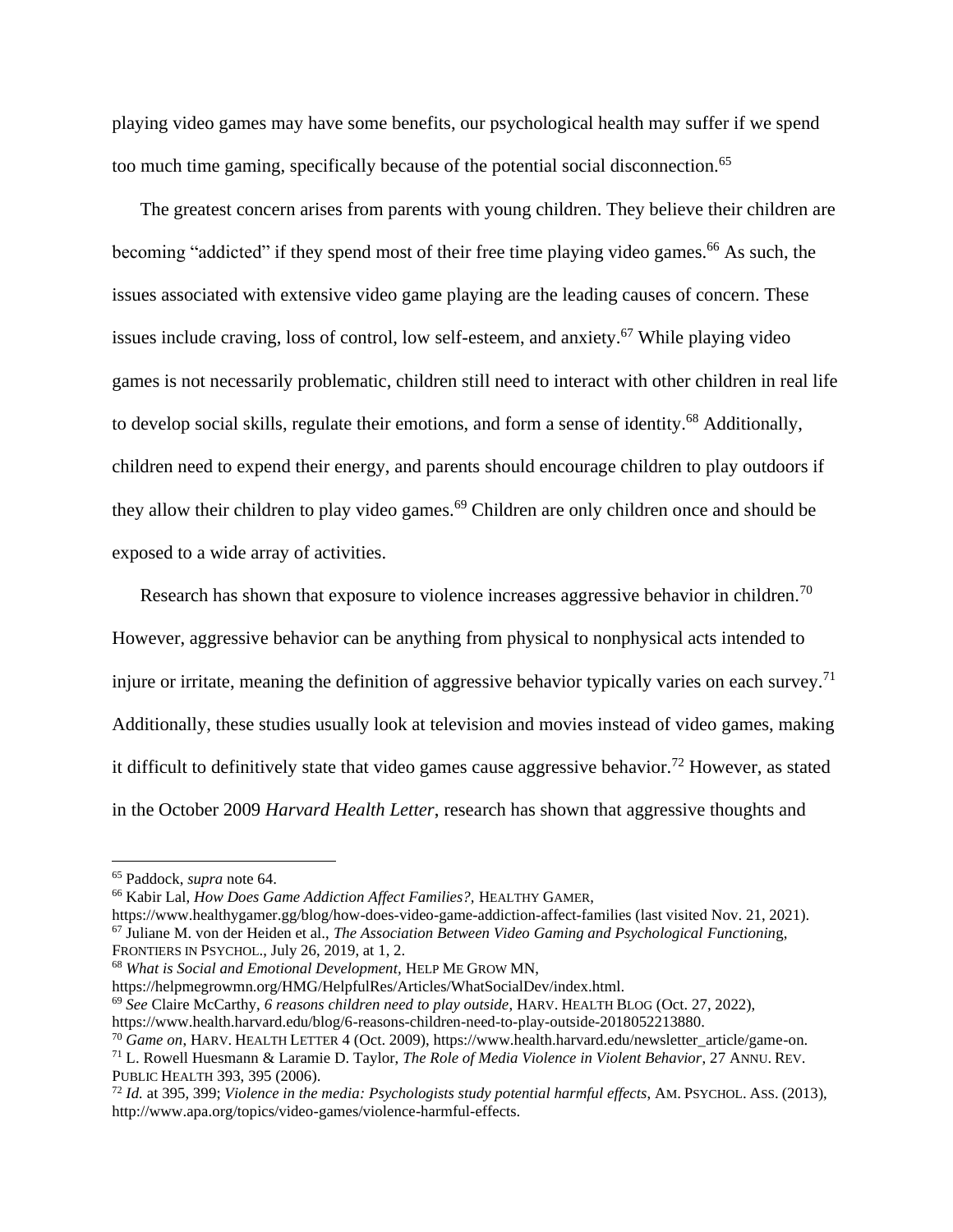"violent scenes in shooter games activate the same part of the brain."<sup>73</sup> These video games include *Halo* and *Doom* where the game is played from the perspective of someone shooting a gun and typically killing someone.<sup>74</sup> An important note is that some researchers suggest that these action games have benefits on their players including, sharper attention and spatial awareness.<sup>75</sup> The best way to determine if video games harm someone is to look at other factors such as personality traits, home life and family history, and overall response to playing video games.<sup>76</sup>

Another adverse effect of playing video games is obesity, specifically in children.<sup>77</sup> The United States pediatric obesity rate has tripled in the past few decades.<sup>78</sup> The cause of the increased obesity rate cannot be based solely on genetics; the child's environment has also played a crucial role.<sup>79</sup> To maintain the same weight, the number of calories consumed must equal the amount expended.<sup>80</sup> If someone does not live an active lifestyle, it becomes easy to gain weight, and a sedentary lifestyle is typical in today's society, as many people have a desk job or are pursuing higher education.<sup>81</sup> This sedentary lifestyle continues after work, with most people using television and video games as a form of relaxation.<sup>82</sup> While children are typically more active than adults, it is not always the case today, and it is best to encourage mobility in children. <sup>83</sup> On a positive note, many video games now promote an active lifestyle, such as *Dance* 

<sup>73</sup> *Game on*, s*upra* note 70.

<sup>74</sup> *Id*.

<sup>75</sup> Isabela Granic et al., *The Benefits of Playing Video Games*, 69 AM. PSYCHOLOGIST, no.1, 2014 at 66, 68-69. <sup>76</sup> *Id.* at 74.

<sup>77</sup> Sandra L. Calvert et al., *Electronic Gaming and the Obesity Crisis*, NEW DIRECTIONS FOR CHILD AND ADOLESCENT DEV., Spring 2013, at 1, 1.

<sup>78</sup> *Id*.

<sup>79</sup> *Id.* 

<sup>80</sup> *Id.* 

<sup>81</sup> *See id.* at 3.

<sup>82</sup> *See id.* at 1.

<sup>83</sup> Allana G. LeBlanc et al., *Active Video Games and Health Indicators in Children and Youth: A Systematic Review*, PLOS ONE, June 14, 2013, at 1,1.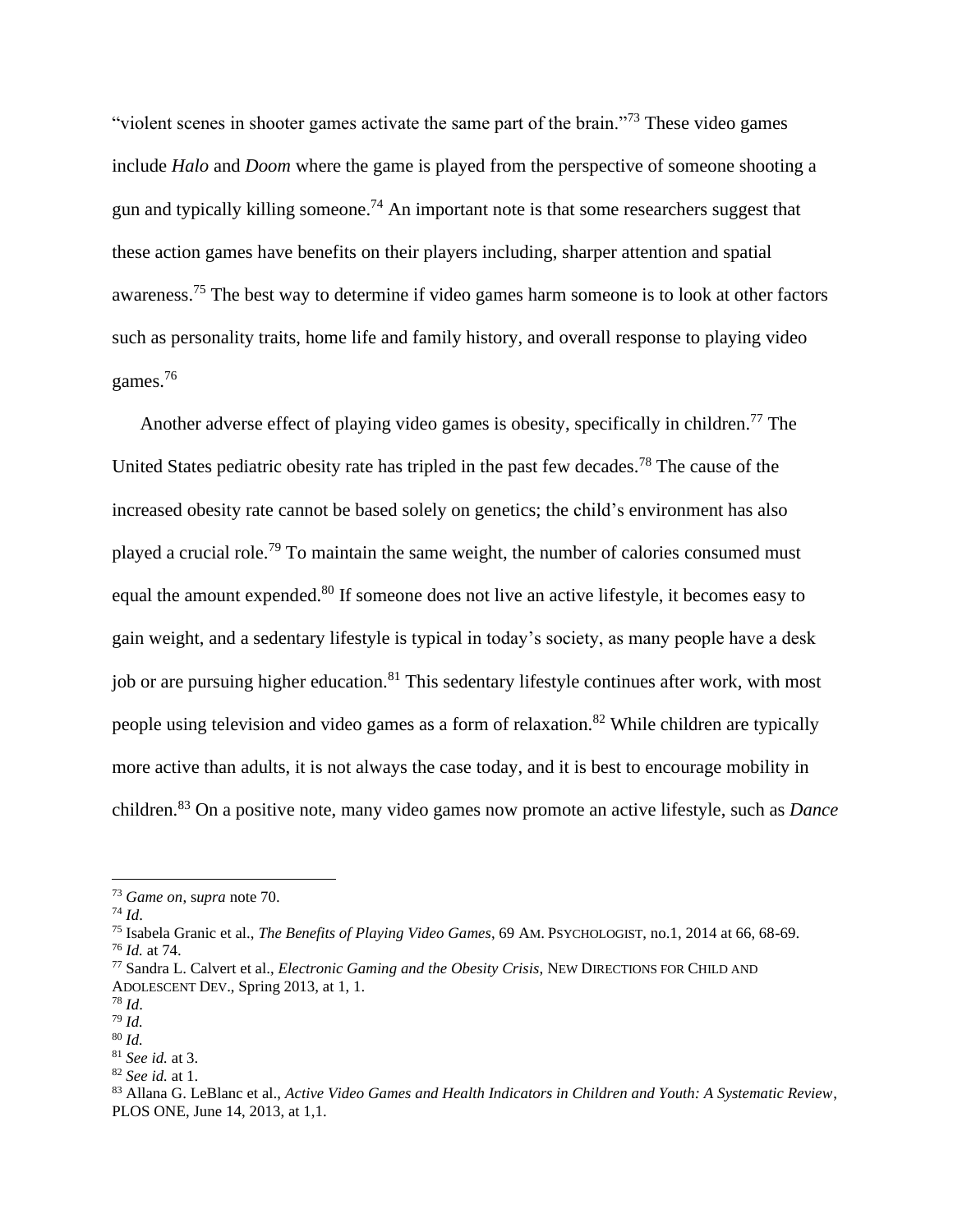*Dance Revolution*. <sup>84</sup> Those playing "active" games expend more energy than those playing traditional "inactive" games.<sup>85</sup>

Lastly, playing video games typically leads to social disconnection.<sup>86</sup> Gamers start to spend most of their time playing in a virtual world, which minimizes their interaction with people in the real world. However, some people may develop friendships with other gamers, but their interaction is nowhere near as meaningful as the interaction they would have in real life. $87$  While these friendships may be strong in the gaming community, it is rare that gamers meet up in person and have an authentic human interaction.<sup>88</sup> One Iranian study showed that those addicted to video games had lower social skills.<sup>89</sup> One must have social interaction; social skills are not entirely naturally occurring.<sup>90</sup> By not interacting with others, these skills deteriorate over time.<sup>91</sup> The best way to continue to develop these skills is to practice social interaction.<sup>92</sup>

#### **V. Positive Effects**

It is not surprising that most studies conducted regarding video games emphasize their adverse effects.<sup>93</sup> People commonly associate video games with teenage boys and staring at a screen for hours on end. However, video games can also impact the human body in positive ways.<sup>94</sup> While there may not be many studies, some have demonstrated that video games

<sup>84</sup> Calvert, *supra* note 77, at 1*;* Vic Hood, *Best Fitness games 2021: top exercise games to make you break a sweat*, TECHRADAR (May 23, 2021), https://www.techradar.com/news/best-fitness-games.

<sup>85</sup> Calvert, *supra* note 77, at 3-4.

<sup>86</sup> Kabir Lal, *10 Negative Effects of Video Games,* HEALTHY GAMER, https://www.healthygamer.gg/blog/10 negative-effects-of-video-games (last visited Nov. 21, 2021).

<sup>87</sup> *See id.* 

<sup>88</sup> *Id.*

<sup>89</sup> *Id.*

<sup>90</sup> T. Bovey & P. Strain, *Promoting Positive Peer Social Interactions*, CTR. ON THE SOC. AND EMOTIONAL FOUND. FOR EARLY LEARNING, https://challengingbehavior.cbcs.usf.edu/docs/whatworks/WhatWorksBrief\_8.pdf (last visited Dec. 28, 2021).

<sup>91</sup> Lal, *supra* note 86.

<sup>92</sup> *See id.*

<sup>93</sup> Von der Heiden, *supra* note 67, at 1-2.

<sup>94</sup> Christian M. Jones et al., *Gaming well: links between videogames and flourishing mental health*, FRONTIERS IN PSYCHOL., Mar. 31, 2014, at 1, 2.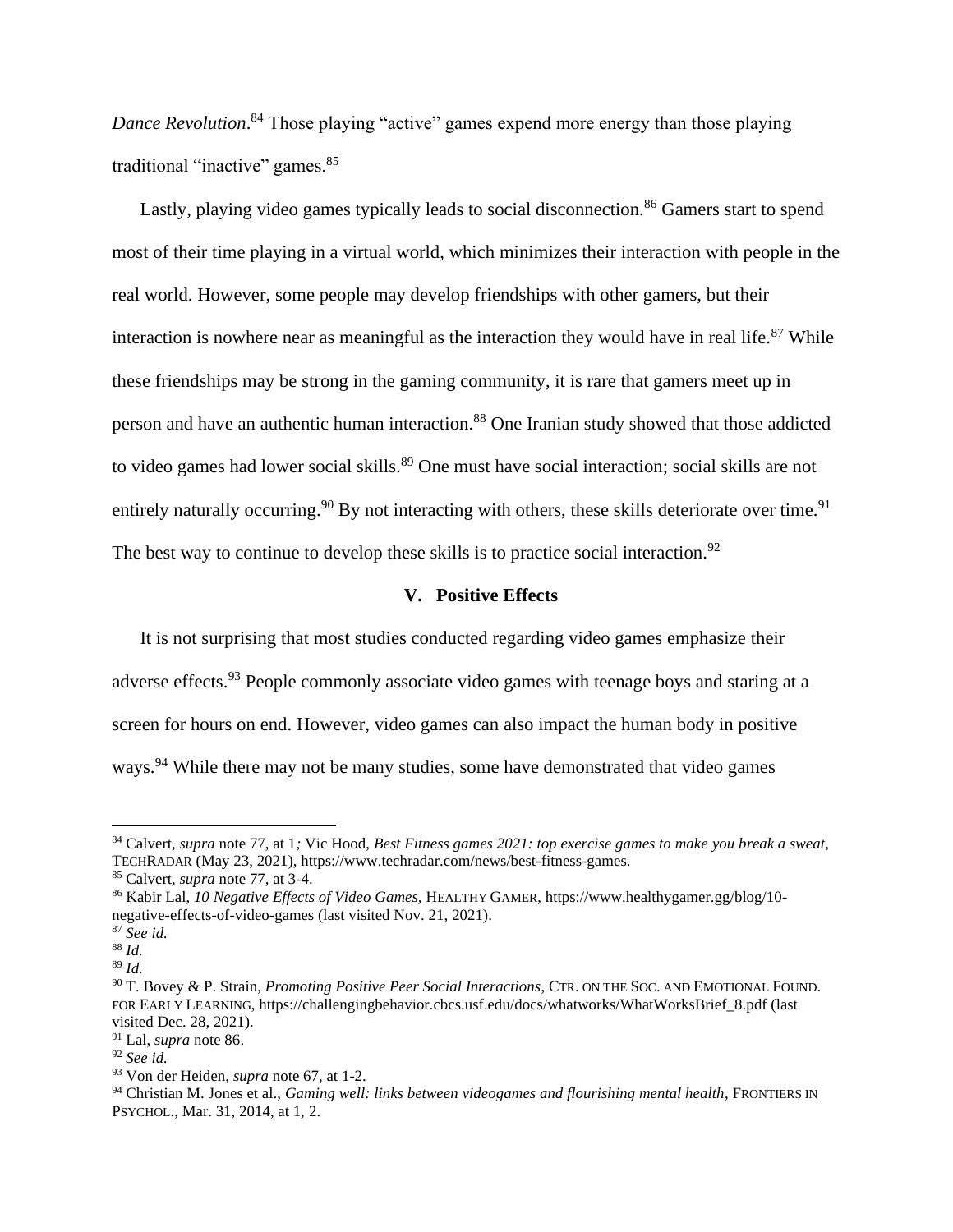positively affect depression management, physical therapy, cancer treatment, Parkinson's disease, and autism. <sup>95</sup> Furthermore, doctors and surgeons are now using video games to fine-tune their skills and get additional practice before operating on a real-life human body.<sup>96</sup> By allowing this form of training, doctors feel more comfortable in the operating room, leading to fewer errors and patient deaths.<sup>97</sup>

Video games for doctors have become a growing trend.<sup>98</sup> In 2016, medical experts and software developers teamed up to create *Osso VR*. <sup>99</sup> The goal of using VR was to attempt to minimize unpredictability and give surgeons the tools to handle surgery properly.<sup>100</sup> This technology has had wild success. In fact, it was one of *Time Magazine*'s best inventions of 2019.<sup>101</sup> According to a study conducted at the University of California at Los Angeles, training with VR is 230 percent more efficient than traditional training.<sup>102</sup> This training method is likely more beneficial because it provides immersive, hands-on training, similar to what one sees in the operating room.<sup>103</sup>

Additionally, prior video game experience might give an advantage to novice robotic surgeons. With robot-assisted surgery growing, more and more surgeons are being trained with

<sup>95</sup> Shawn Wood, *Video Games Help Patients and Health Care Providers*, UNEWS ARCHIVE (Sept. 19, 2012), https://archive.unews.utah.edu/news\_releases/video-games-help-patients-and-health-care-providers/. <sup>96</sup> Verena Dobnik, *Surgeons may err less by playing video games*, NBC NEWS (April 7, 2004)

https://www.nbcnews.com/id/wbna4685909.

 $^{97}$  *Id.* 

<sup>98</sup> Elise Favis, *From surgery simulators to medical mishaps in space, video-game tech is helping doctors at work*, WASH. POST (Jan. 9, 2020), https://www.washingtonpost.com/video-games/2020/01/09/surgery-simulators-medicalmishaps-space-video-games-are-helping-doctors-do-their-jobs/.

<sup>99</sup> *Id.* 

 $100$  *Id.* 

 $101$  *Id.* 

<sup>102</sup> Gideon Blumstein, *Research: How Virtual Reality Can Help Train Surgeons*, HARV. BUS. REV. (Oct. 18, 2019), https://hbr.org/2019/10/research-how-virtual-reality-can-help-train-surgeons. <sup>103</sup> *Id.*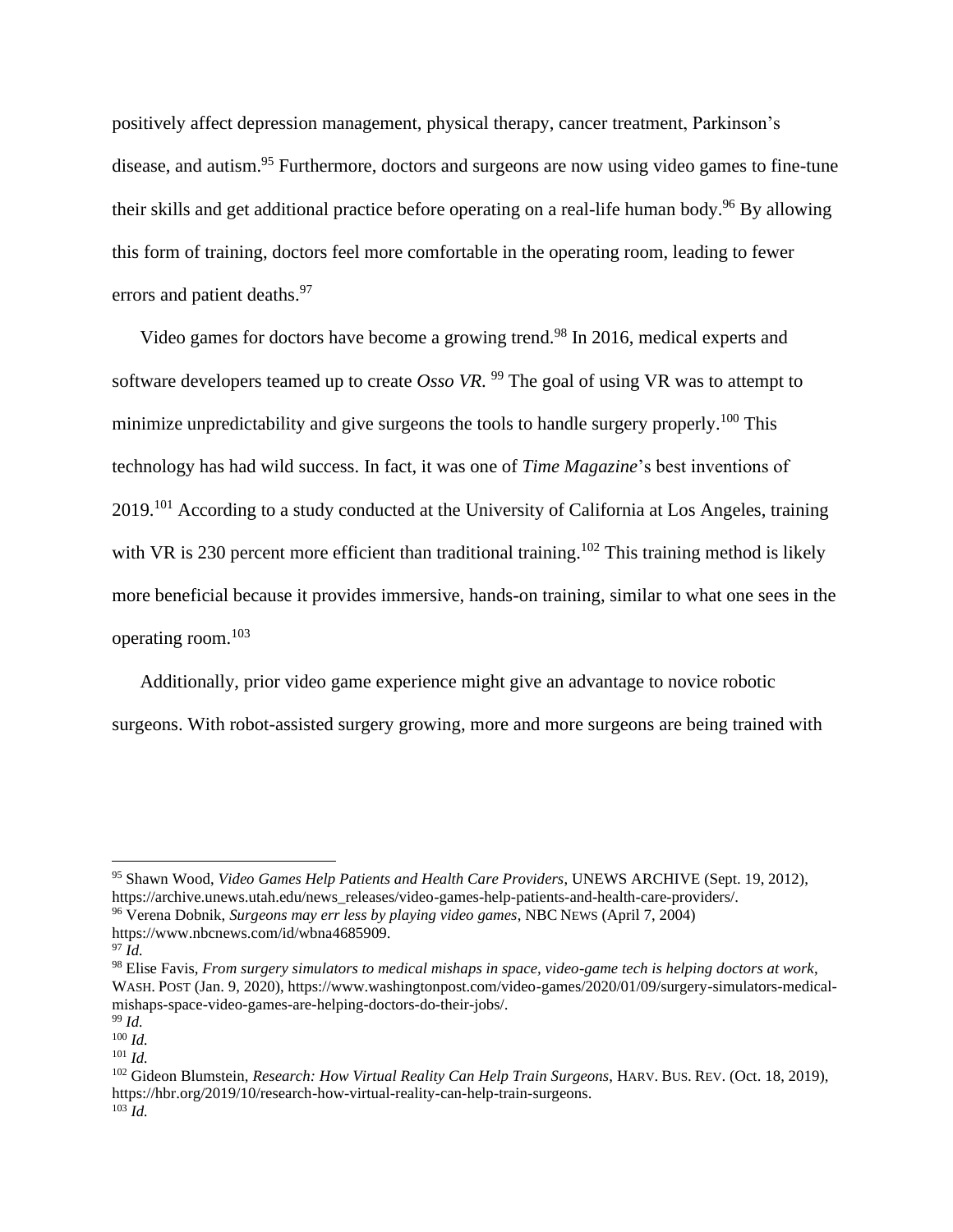this technology.<sup>104</sup> In one observational study, thirty medical students and two interns were divided into groups according to prior gaming experience, some gaming experience, and no gaming experience.<sup>105</sup> The participants with gaming experience significantly outperformed those with no gaming experience in three of twenty-four performance metrics and an upward trend toward better results for seven of the twenty-one remaining metrics.<sup>106</sup> Overall, prior video game experience (even if minimal) might give doctors a slight advantage in robotic surgery.<sup>107</sup>

Mental health is just as important as physical health. Anxiety, depression, and stress are prevalent, although they remain under-diagnosed.<sup>108</sup> Some anxiety is expected, such as when taking a test, public speaking, or preparing for and participating in a job interview.<sup>109</sup> However, once someone develops an anxiety disorder, it can be challenging to overcome.<sup>110</sup> Anxiety disorders can be intense and debilitating.<sup>111</sup> An anxiety attack is "a feeling of overwhelming apprehension, worry, distress, or fear."<sup>112</sup> Common symptoms include dizziness, shortness of breath, sweating, and numbness.<sup>113</sup> Anxiety is not something one can brush off, and anyone can be susceptible to it regardless of age and gender. So how exactly does playing video games reduce stress and anxiety? Video games reduce stress by simply being engaging and

<sup>104</sup> *CMH Grows Robotic Surgery Program with More Trained Surgeons, Top-of-the-Line Robots*, COMMUNITY MEMORIAL HEALTH SYS. (Feb. 18, 2020), https://blog.cmhshealth.org/2020/02/18/cmh-grows-robotic-surgeryprogram-with-more-trained-surgeons-top-of-the-line-robots/.

<sup>105</sup> Andreas Pierre Hvolbek et al.*, A prospective study of the effect of video games on robotic surgery skills using the high-fidelity virtual reality RobotiX simulator*, 10 ADVANCES MED. EDUC. AND PRAC. 627, 627 (2019).  $^{106}$  *Id.* 

<sup>107</sup> *Id.* at 630, 633.

<sup>108</sup> *See* Paul Swift et al.*, Living with Anxiety*, MENTAL HEALTH FOUND., 3, 9 (2014), https://www.mentalhealth.org.uk/sites/default/files/living-with-anxiety-report.pdf. <sup>109</sup> Kendra Cherry, *What Is Situational Anxiety?,* VERYWELL MIND (Dec. 4, 2020),

https://www.verywellmind.com/what-is-situational-anxiety-5088417.  $110$  *Id.* 

<sup>111</sup> Kimberly Holland, *Everything You Need to Know About Anxiety*, HEALTHLINE, https://www.healthline.com/health/anxiety#disorders (last updated Sept. 3, 2020).  $^{112}$  *Id.* 

 $113$  *Id.*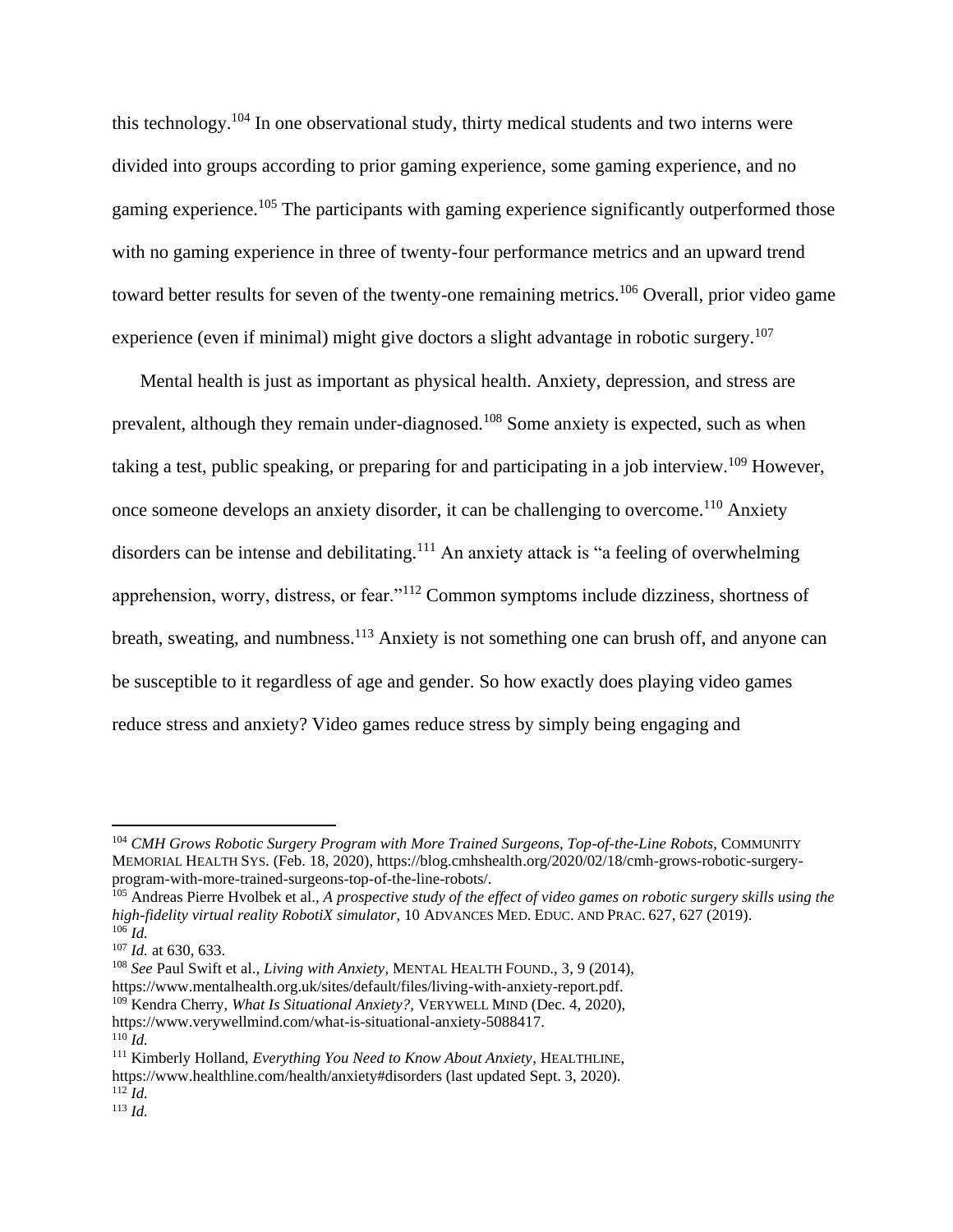enjoyable.<sup>114</sup> Additionally, gaming results in dopamine secretion, which results in positive feelings.<sup>115</sup> Lastly, as stated by Kabir Lal in his article about how video games reduce stress, he found that video games "present a challenge and reward you for overcoming it, which leads to a feeling of competence."<sup>116</sup> In turn, that feeling reduces the stress of achieving long-term goals.<sup>117</sup> Although not everyone can overcome the challenges presented in video games, it incentivizes perseverance.<sup>118</sup> Instead of developing depression or anxiety for not overcoming the obstacles, players are motivated to keep trying rather than conceding.<sup>119</sup>

Another area of the potential utility of video games is in physical therapy.<sup>120</sup> Many people believe that physical therapy is hard on the body, and it is very easy for someone to get discouraged, especially as it is a long-term challenge. <sup>121</sup> As stated in Amanda Staino and Rachel Flynn's article on the therapeutic uses of active video games, these active games may be "useful for promoting physical activity for therapeutic uses such as improved balance, rehabilitation, and better management of illness or disease."<sup>122</sup> Traditionally, in the first six months following a stroke, there are significant amounts of recovery.<sup>123</sup> Physical therapists take advantage of the increased neuroplasticity by using rigorous physical therapy techniques. 124

<sup>114</sup> Kabir Lal, *Do Video Games Reduce Stress*?, HEALTHY GAMER, https://www.healthygamer.gg/blog/do-videogames-reduce-stress (last visited Dec. 27, 2021).

<sup>115</sup> Amy Paturel, *Game Theory: The Effects of Video Games on the Brain*, BRAIN&LIFE (June 2014), https://www.brainandlife.org/articles/how-do-video-games-affect-the-developing-brains-of-children/. <sup>116</sup> Lal, *supra* note 114.

<sup>117</sup>*Id*.

<sup>118</sup> Granic, *supra* note 75, at 71.

<sup>119</sup> *Id.*; Jane McGonigal*, How Video Games Can Teach Your Brain to Fight Depression*, SLATE (Nov. 9, 2015), https://slate.com/technology/2015/11/how-video-games-can-teach-your-brain-to-fight-depression.html.

<sup>120</sup> Amanda E. Staiano & Rachel Flynn, *Therapeutic Uses of Active Videogames: A Systematic Revi*ew, 3 GAMES FOR HEALTH J. 351, 351 (2014).

<sup>121</sup> *No Pain, No Gain*?, INTEGRATED REHABILITATION SERVICES (April 3, 2018),

https://integrehab.com/blog/physical-therapy/no-pain-no-gain/.

<sup>122</sup> Staiano, *supra* note 112.

<sup>123</sup> Keith Lohse et al., *Video Games and Rehabilitation: Using Design Principles to Enhance Engagement in Physical Therapy*, 37 J. NEUROLOGIC PHYSICAL THERAPY 166, 167 (2013). <sup>124</sup> *Id.* at 167*.*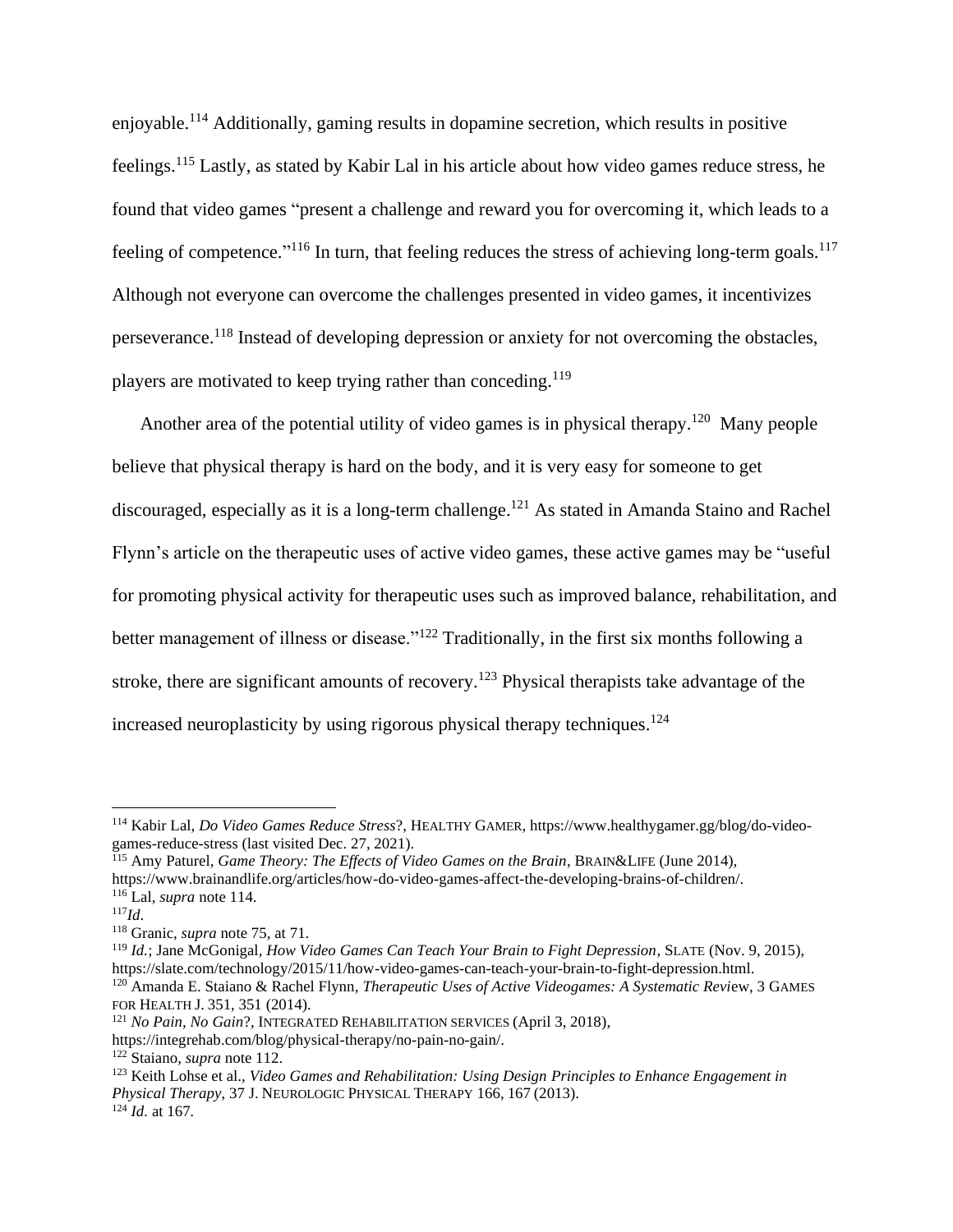Virtual reality can be used to supplement bilateral training and constraint-induced movement therapy techniques  $\text{(CIMT)}$ .<sup>125</sup> As defined by Phisiopedia, "CIMT forces the use of the affected side by restraining the unaffected side."<sup>126</sup> Patients who are taught motor skills in virtual reality have better retention and are better at transferring those skills to the real world.<sup>127</sup> To maximize effectiveness, therapy needs to utilize high repetition, clear rewards, and supervision.<sup>128</sup> All of these elements can be monitored with the technology of VR.<sup>129</sup>

Many techniques are available for facilitating physical therapy; however, motivation is one of the biggest obstacles that people face.<sup>130</sup> Motivation, access, and cost all attribute to the amount of time someone spends in therapy following an accident.<sup>131</sup> Studies have shown that playing video games in a rehabilitative setting will positively impact therapy performance.<sup>132</sup> As such, by adding games to a physical therapy routine, patients will see a more significant improvement.<sup>133</sup>

Cancer treatment is strenuous and can take a toll on the body.<sup>134</sup> Many cancer patients have trouble focusing and remembering.<sup>135</sup> These patients exercise their brain by playing video games which helps them combat memory loss and treatment-related side effects.<sup>136</sup> According to

<sup>&</sup>lt;sup>125</sup> Eun-Kyu Ji & Sang-Heon Lee, *Effects of virtual reality training with modified constraint-induced movement therapy on upper extremity function in acute stage stroke: a preliminary study,* 28 J. PHYS. THERAPY SCI. 3168, 3171 (2016).

<sup>126</sup> *Constraint-Induced Movement Therapy (CIMT)*, PHYSIOPEDIA, https://www.physio-pedia.com/Constraint-Induced Movement Therapy (CIMT) (last visited March 26, 2021).

<sup>127</sup> N. A. Hashim et al., *Video Game–Based Rehabilitation Approach for Individuals Who Have Undergone Upper Limb Amputation: Case-Control Study*, 9 JMIR SERIOUS GAMES 1, 2 (2021).

<sup>128</sup> *Id.* 

<sup>129</sup> *See id.*

<sup>130</sup> *See id.* at 6, 8.

<sup>131</sup> Kristen Jack et al., *Barriers to treatment adherence in physiotherapy outpatient clinics: A systematic review*, 15 MANUAL THERAPY 220, 223, 227 (2010).

<sup>132</sup> *See* Hashim, *supra* note 119, at 6, 8.

<sup>133</sup> *See id*.

<sup>134</sup> *See Memory or Concentration Problems and Cancer Treatment*, NIH NATIONAL CANCER INSTITUTE, https://www.cancer.gov/about-cancer/treatment/side-effects/memory (last updated Jan. 15, 2020).  $135$  *Id.* 

<sup>136</sup> *Can playing video games help cancer patients?*, CANCER TREATMENT CTRS. OF AM. (Feb. 14, 2017), https://www.cancercenter.com/community/blog/2017/02/can-playing-video-games-help-cancer-patients.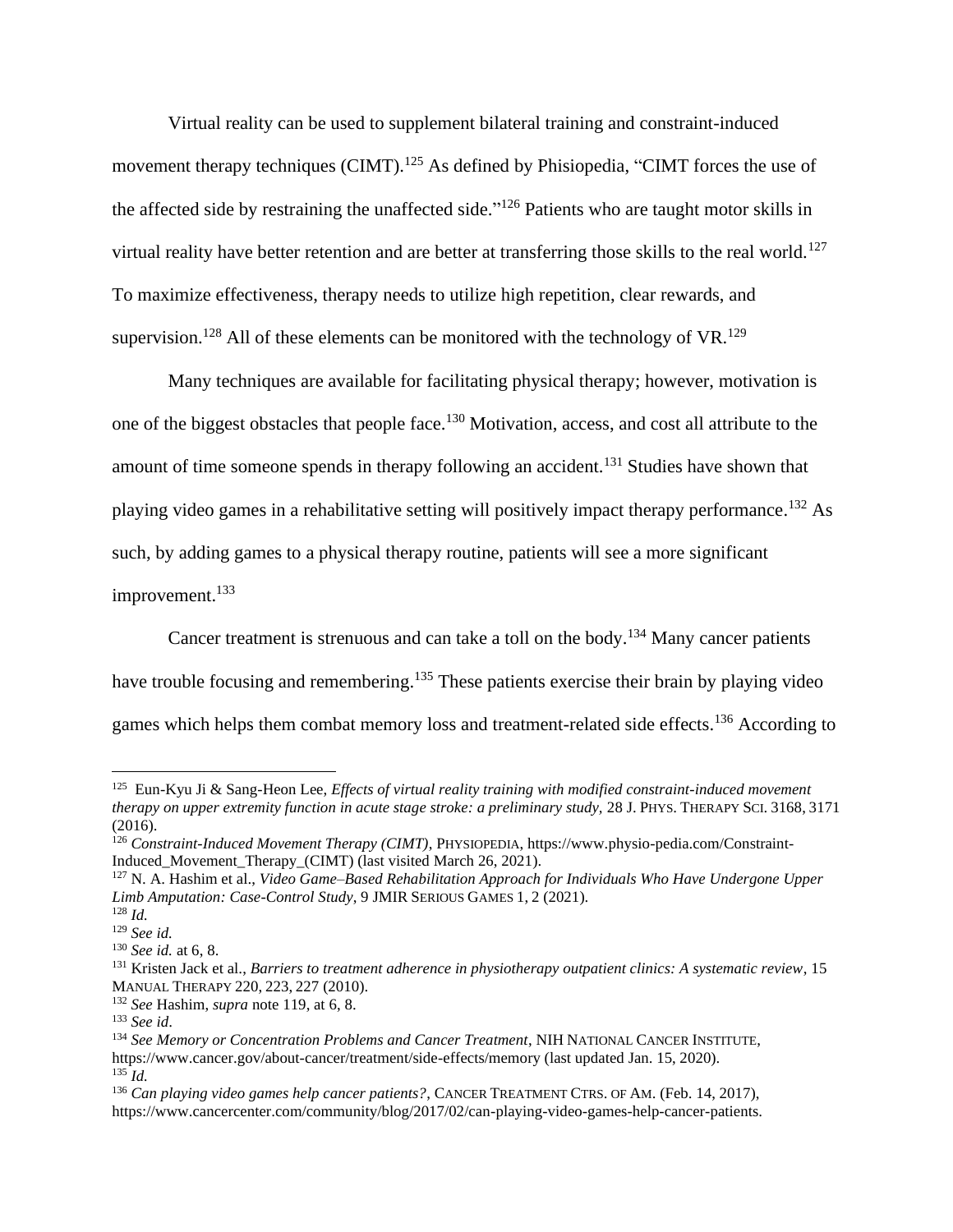the American Society of Clinical Oncology, 75 percent of patients have memory and cognition challenges while undergoing treatment.<sup>137</sup> These issues may include "difficulty learning new information or tasks, having trouble multitasking, recalling common words, names or dates, or just taking longer to process information."<sup>138</sup> Since video games require rapid movement and quick decision-making, some studies have shown that games improve a patient's attention and decision-making skills.<sup>139</sup>

Memory loss occurs in more than just cancer patients.<sup>140</sup> Recently, researchers have discovered a link between video games and a reduced risk of Alzheimer's disease and dementia.<sup>141</sup> As Alzheimer's disease progresses, caregivers have trouble keeping their patients engaged.<sup>142</sup> According to a 2015 study in the United Kingdom, playing online games that exercise reasoning and memory skills could significantly benefit older people.<sup>143</sup> Since the release of this study, researchers have focused on the impact of video games.<sup>144</sup> A study from the University of Montreal tested the effects of video games on grey matter in the hippocampus (the part of the brain that promotes memory building).<sup>145</sup> In the study, researchers separated adults aged 55-75 into three groups, one taking computerized piano lessons, another taking no specific action, and one playing *Super Mario 64*. <sup>146</sup> The group playing *Super Mario 64* experienced an increase in grey matter.<sup>147</sup> As a result of this study, researchers concluded that

<sup>139</sup> Granic, *supra* note 75, at 69; Daphne Bavelier et al., *Brains on video games*, NAT. REV. NEUROSCI., Nov. 18, 2011, at 1, 2-4.

<sup>137</sup> *Id.*

<sup>138</sup> *Id*.

<sup>140</sup> Becky Brown, *The Most Common Causes of Memory Loss*, FORBES HEALTH (JULY 28, 2021), https://www.forbes.com/health/healthy-aging/memory-loss-causes/.

<sup>141</sup> *Alzheimer's, Brain Activity, and Video Games*, BEST ALZHEIMER'S PRODUCTS, https://best-alzheimersproducts.com/alzheimers-video-games.html (last visited April 23, 2021).

 $142$  *Id.* 

<sup>143</sup> *Id.* 

<sup>144</sup> *See id.* 

<sup>145</sup> *Id.*  <sup>146</sup> *Id.*

 $^{147}$  *Id.*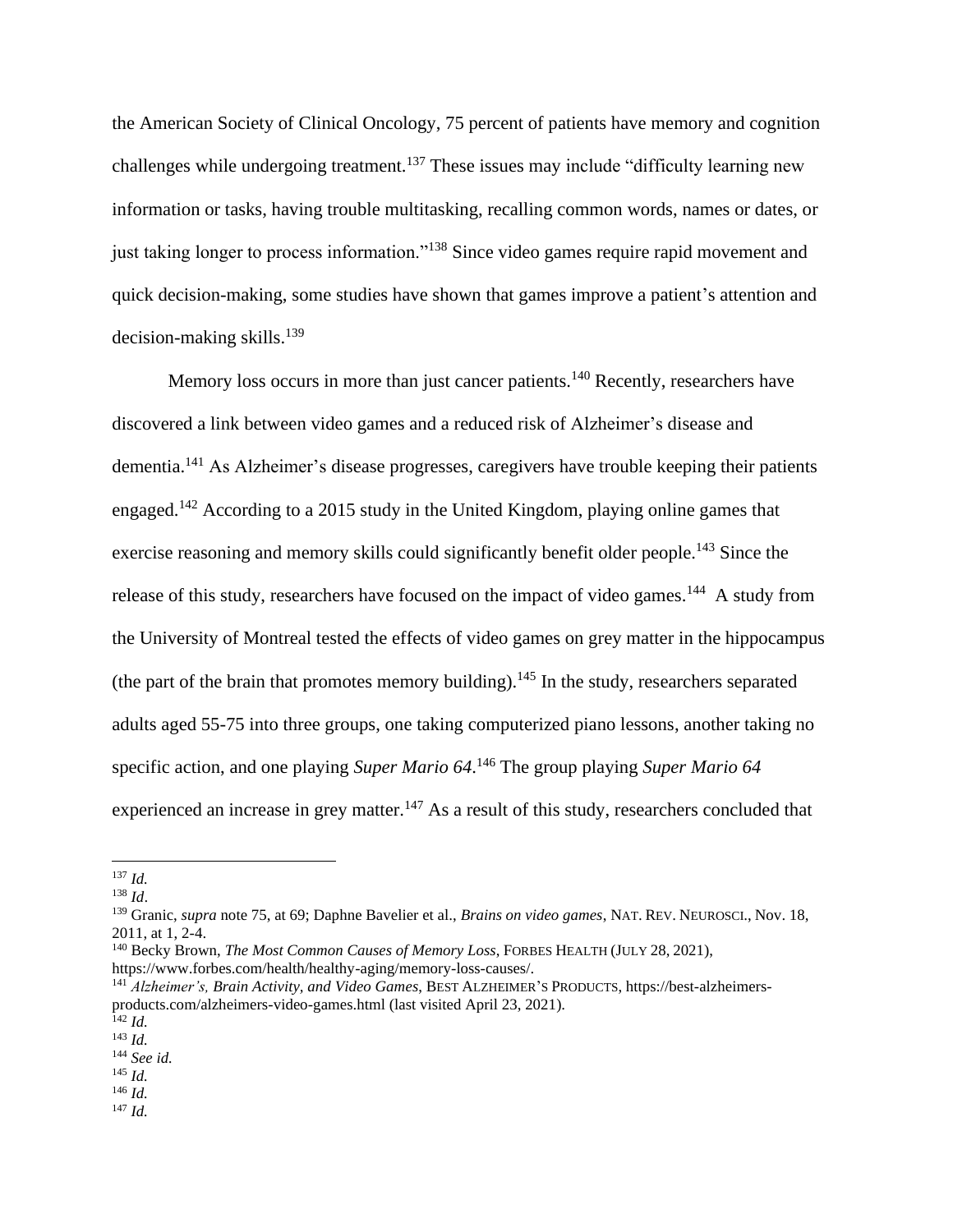video games improve memory and potentially reduce the risk of Alzheimer's and similar diseases.<sup>148</sup>

Lastly, an increasing number of doctors prescribe video games for children with ADHD.<sup>149</sup> More than 6.1 million children aged 2 to 17 years old have been diagnosed with ADHD.<sup>150</sup> Roughly two-thirds of children diagnosed with ADHD are on medication. While many argue that the medication greatly helps children, treating children with stimulants has been an ongoing controversial debate.<sup>151</sup> The crux of the debate is that doctors often overprescribe to children, and stimulants have many side effects, including long-term dependency. <sup>152</sup> In 2015, the United States Food and Drug Administration approved the first video game therapeutic as a treatment for ADHD based on research by Adam Gazzaley, a professor at UC San Francisco.<sup>153</sup> In 2013, Gazzaley published a paper about his research findings that showed that after six weeks of training on *Neuroracer* (a video game), older adults showed improved attention. <sup>154</sup> These results led to FDA approval for a children's version of the technology called *EndeavorRX*. 155 While this may be the first prescription video game, children with ADHD can benefit from game-based digital therapeutic devices.<sup>156</sup> The games can help with time management skills,

<sup>150</sup> Sarah Sheppard, *FDA Approves Prescription Video Game for ADHD*, VERYWELL MIND, https://www.verywellmind.com/a-new-video-game-has-been-approved-by-the-fda-to-treat-adhd-5069615 (last updated June 29, 2020).

<sup>148</sup> *Id.*

<sup>149</sup> Tom Huddleston Jr., *See the first-ever video game approved by the FDA as a mental health treatment*, CNBC (June 17, 2020), https://www.cnbc.com/2020/06/17/video-endeavorrx-is-first-video-game-approved-by-fda-to-treatadhd.html.

<sup>151</sup> *Id.*

<sup>152</sup> *See* Shaheen E. Lakhan & Annette Kirchgessner, *Prescription stimulants in individuals with and without attention deficit hyperactivity disorder: misuse, cognitive impact, and adverse effects*, BRAIN AND BEHAV. 661, 662- 3, 671 (2012).

<sup>153</sup> Laura Kurtzman, *FDA Approves Video Game Based on UCSF Brain Research as ADHD Therapy for Kids,* UNIV. OF CALI. S.F. (June 15, 2020), https://www.ucsf.edu/news/2020/06/417841/fda-approves-video-game-based-ucsfbrain-research-adhd-therapy-kids.

 $154$  *Id.* 

 $155$  *Id.* 

*<sup>156</sup> FDA Permits Marketing of First Game-Based Digital Therapeutic to Improve Attention Function in Children*  with ADHD, FDA (June 15, 2020), https://www.fda.gov/news-events/press-announcements/fda-permits-marketingfirst-game-based-digital-therapeutic-improve-attention-function-children-adhd.